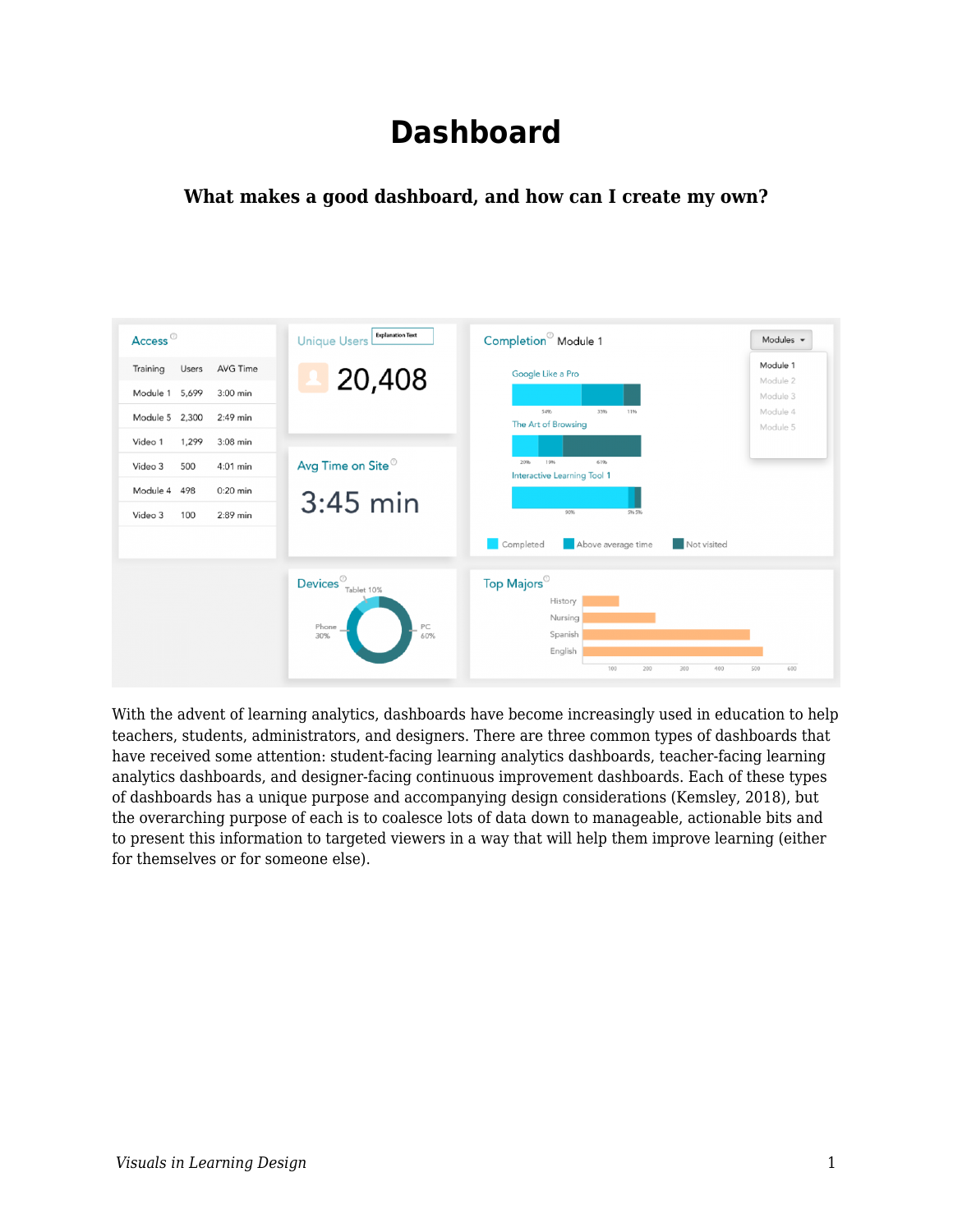

# **COMPREHENSION**

# **RETENTION**

In terms of ARC, all dashboards emphasize comprehension—attempting to help the viewer understand the meaning of underlying analytics data. Appeal is also very important, however, because viewing so much data can be wearying and confusing to viewers, and paying attention to design details that make dashboards pleasing and interesting will help encourage its use. Retention is the least important of the three for dashboards, because it is assumed that viewers will return to the dashboard when they need new insights on the data and that anything they see is readily actionable without having to remember details for an extended period.

For this project, you will create a mockup for a dashboard of your choice, focusing on helping either students, teachers, or designers to make sense of data.

#### **Additional Readings**

- ["Continuous Improvement Dashboards" by Bill Kemsley](https://edtechbooks.org/studentguide/continuous_improvement)
- ["How to Design and Build a Great Dashboard" by Geckoboard](https://www.geckoboard.com/best-practice/dashboard-design/)
- ["10 Rules for Better Dashboard Design" by Taras Bakusevych](https://uxplanet.org/10-rules-for-better-dashboard-design-ef68189d734c)
- ["Continuous Improvement of Instructional Materials" by David Wiley et al.](https://edtechbooks.org/id/continuous_improvement)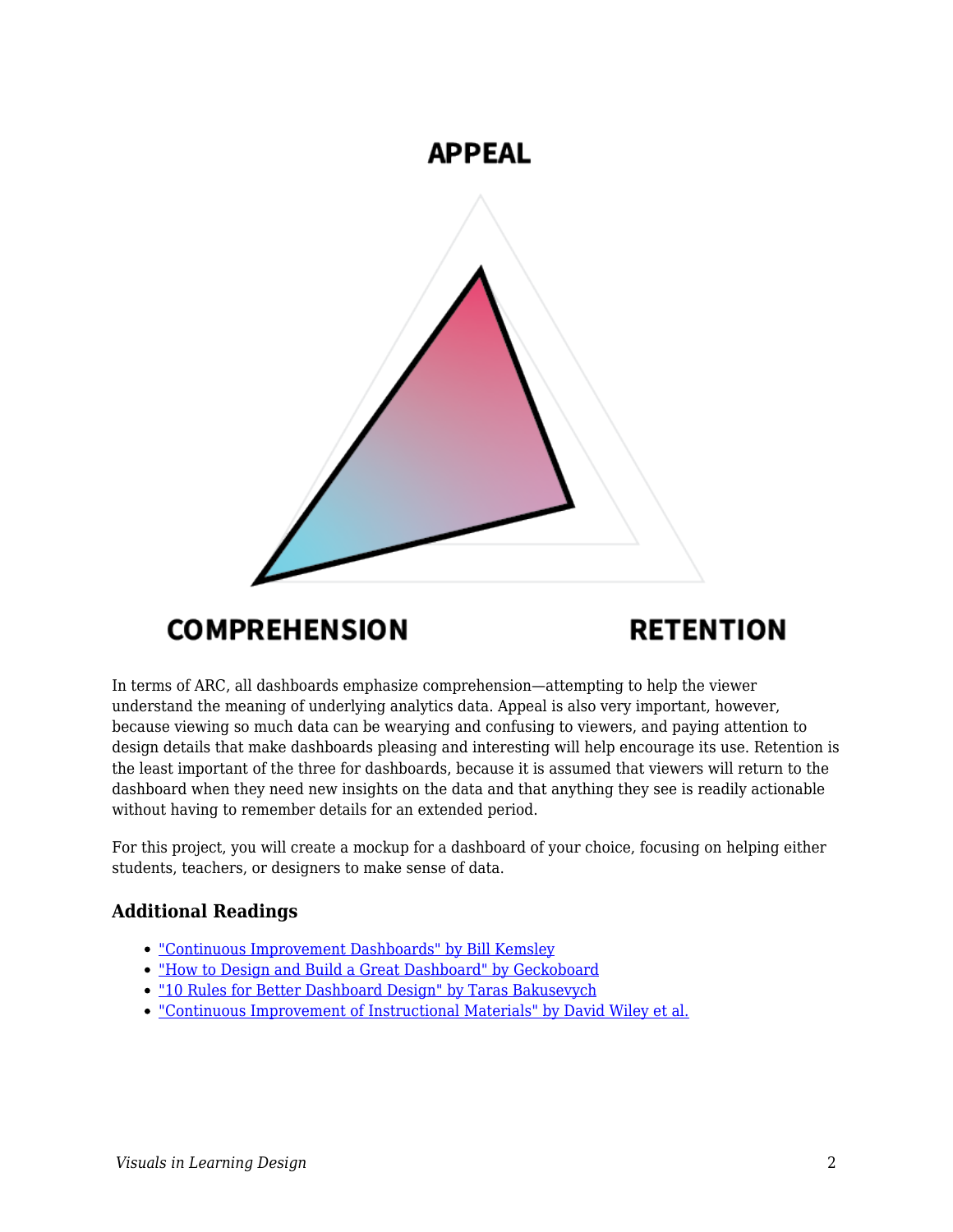### **Task**

Create a mockup of your own, original dashboard using Adobe Illustrator or another program.

#### **Requirements**

- Design with either students, teachers, or designers as your targeted viewers.
- Include all relevant information that would be useful for your targeted viewers in the context you've selected.
- You may use either real or fictional data. Some [fictional data sources that might be useful are](http://roycekimmons.com/tools/generated_data) [available here](http://roycekimmons.com/tools/generated_data), or you may also use available open data sets.
- Use appropriate graphical elements for each presented data type.

#### **Guidelines**

- **Keep it simple.** There is power in simplicity. Dashboards should take messy, complex data and refine it to something that is simple and actionable.
- **Use appropriate visuals.** Different visuals have different strengths and purposes. Pie charts are great for showing representation but poor for showing change over time, while histograms are the opposite. Choose visual types that are appropriate for each type of data presented.
- **Be consistent.** Even though you may use different types of visuals, keep the overall theme and tone consistent whenever possible in terms of colors, fonts, spacing, stroke widths, and so forth.
- Plan for flow. As you present more and more on the screen, the flow of your viewers' eyes becomes increasingly important to consider, because it can be easy for them to get lost in a sea of graphs. Use element placement, spacing, and color choices (e.g., eyes are drawn to brighter and warmer colors) to facilitate flow through the dashboard.
- **Build on others' work.** You don't have to create everything from scratch. Use existing [design](https://edtechbooks.org/design/design_guides) [guides](https://edtechbooks.org/design/design_guides) and [user interface design kits](https://edtechbooks.org/design/user_interface_design_kits) whenever possible, especially when creating buttons, drop-downs, and other interactive and common elements.

# **Tutorial Videos**

**Creating Graphs in Adobe Illustrator**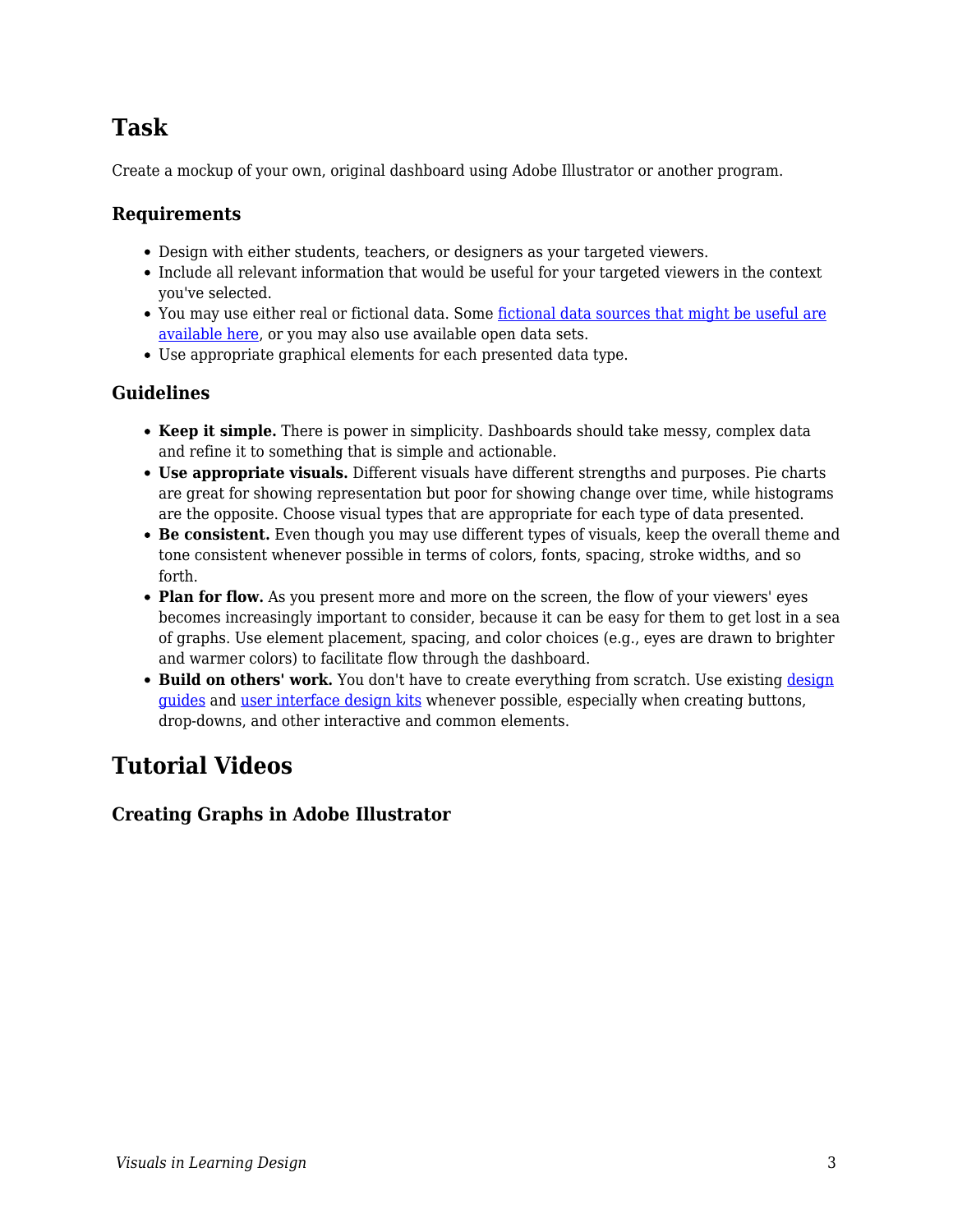

[Watch on YouTube https://edtechbooks.org/-KHi](https://www.youtube.com/embed/Gk5cjDetViM?autoplay=1&rel=0&showinfo=0&modestbranding=1) **How to Create Graphs in Adobe Illustrator**



**Infographic Dashboard**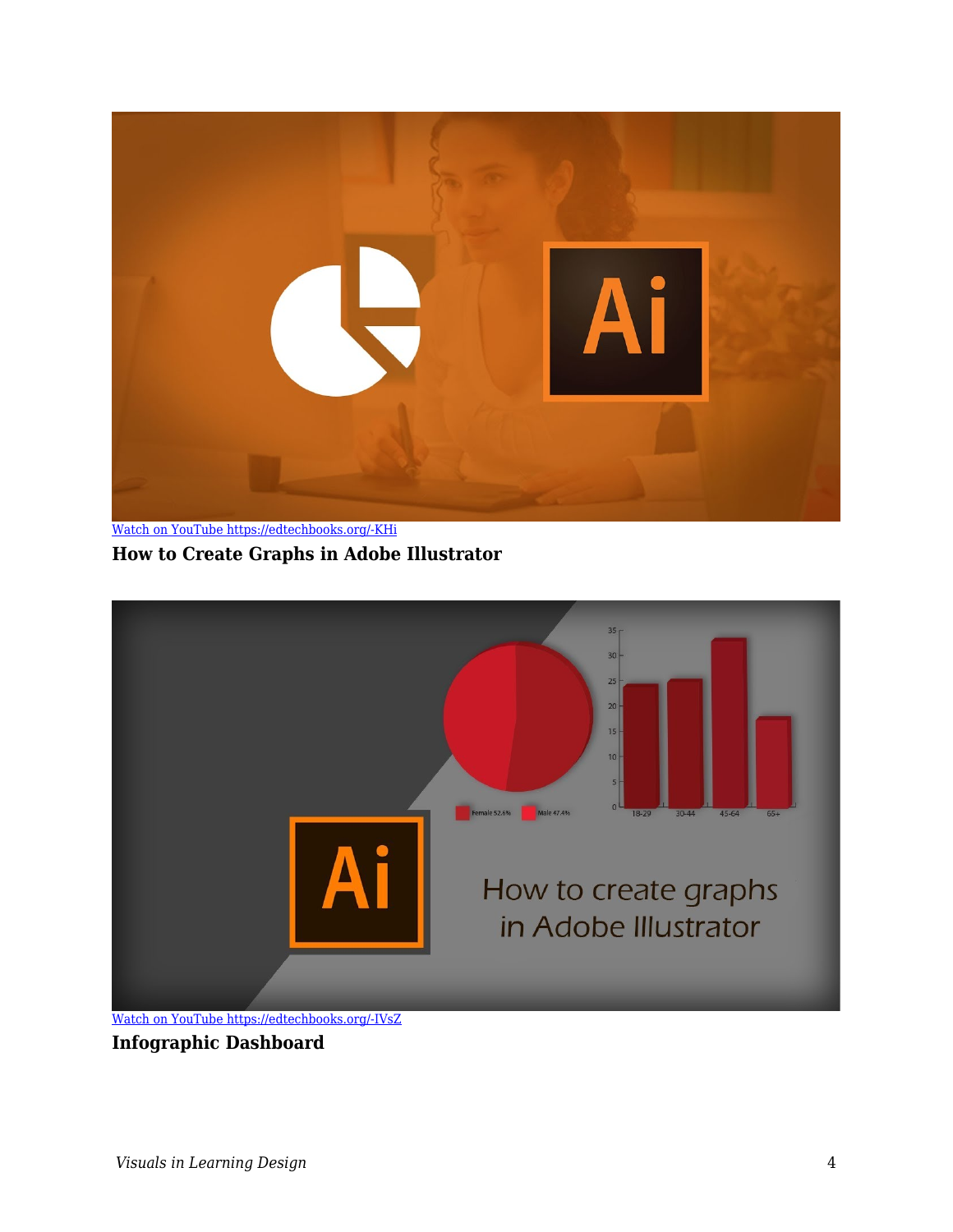

[Watch on YouTube https://edtechbooks.org/-DgAL](https://www.youtube.com/embed/ymd3HszfZfs?autoplay=1&rel=0&showinfo=0&modestbranding=1)

### **Evaluation Criteria**

|                  | <b>Unsatisfactory</b>                                                                                      | <b>Basic</b>                                                               | Competent                                                   | <b>Professional</b>                                                           |
|------------------|------------------------------------------------------------------------------------------------------------|----------------------------------------------------------------------------|-------------------------------------------------------------|-------------------------------------------------------------------------------|
| <b>Appeal</b>    |                                                                                                            |                                                                            |                                                             |                                                                               |
| Color            | Color is not used or is distracting.<br>disharmonious, or confusing.                                       | Color is used in a non-<br>distracting manner                              | that enhances<br>visibility                                 | and enhances meaning and<br>aesthetics.                                       |
| Layout           | The layout is either cluttered or sparse.                                                                  | The layout gives sufficient<br>space to all elements,                      | an aesthetic manner instant recognition.<br>$\cdot$ $\cdot$ | organizing them in  that fosters readability and                              |
| Graphics         | Few original graphics are used, or<br>graphics are poorly constructed, not<br>discernible, or distracting. | Many original graphics are<br>used (e.g., illustrations,<br>graphs, icons) | that are clearly<br>discernible for what<br>they are        | and improve aesthetics in a<br>professional-looking manner.                   |
| Font             | Fonts are not used or are inappropriate,<br>inconsistent, or frequently changing.                          | Appropriate fonts and text<br>sizes are used                               | in a consistent<br>manner                                   | that only changes to enhance<br>meaning (e.g. preattentive<br>attributes).    |
| <b>Retention</b> |                                                                                                            |                                                                            |                                                             |                                                                               |
| Topic            | The topic is unimportant, too broad, or<br>otherwise not memorable.                                        | The topic is important,                                                    | sufficiently<br>focused                                     | and memorable.                                                                |
| Visualization    | Visuals do not effectively support the<br>memorability of the information/data.                            | Visuals effectively support<br>memorability of the<br>information/data     | by effectively<br>illustrating the<br>content               | in an unforgettable manner.                                                   |
| <b>Citation</b>  | Citations for information/data are not<br>provided.                                                        | Citations for information/data  and are<br>are provided                    | trustworthy                                                 | and include multiple sources.                                                 |
| Comprehension    |                                                                                                            |                                                                            |                                                             |                                                                               |
| Type             | The type of infographic does not align well<br>with the information/data presented.                        | The type of infographic<br>effectively presents the<br>content             | in a manner that<br>enhances meaning                        | and could not be presented as<br>well via alternate infographic<br>types.     |
| Organization     | The organization of content has no<br>discernible flow.                                                    | The organization of content<br>has a discernible flow                      | that allows for<br>quick understanding<br>$\cdots$          | and enhances meaning (e.g.<br>flowing from general concepts to<br>specifics). |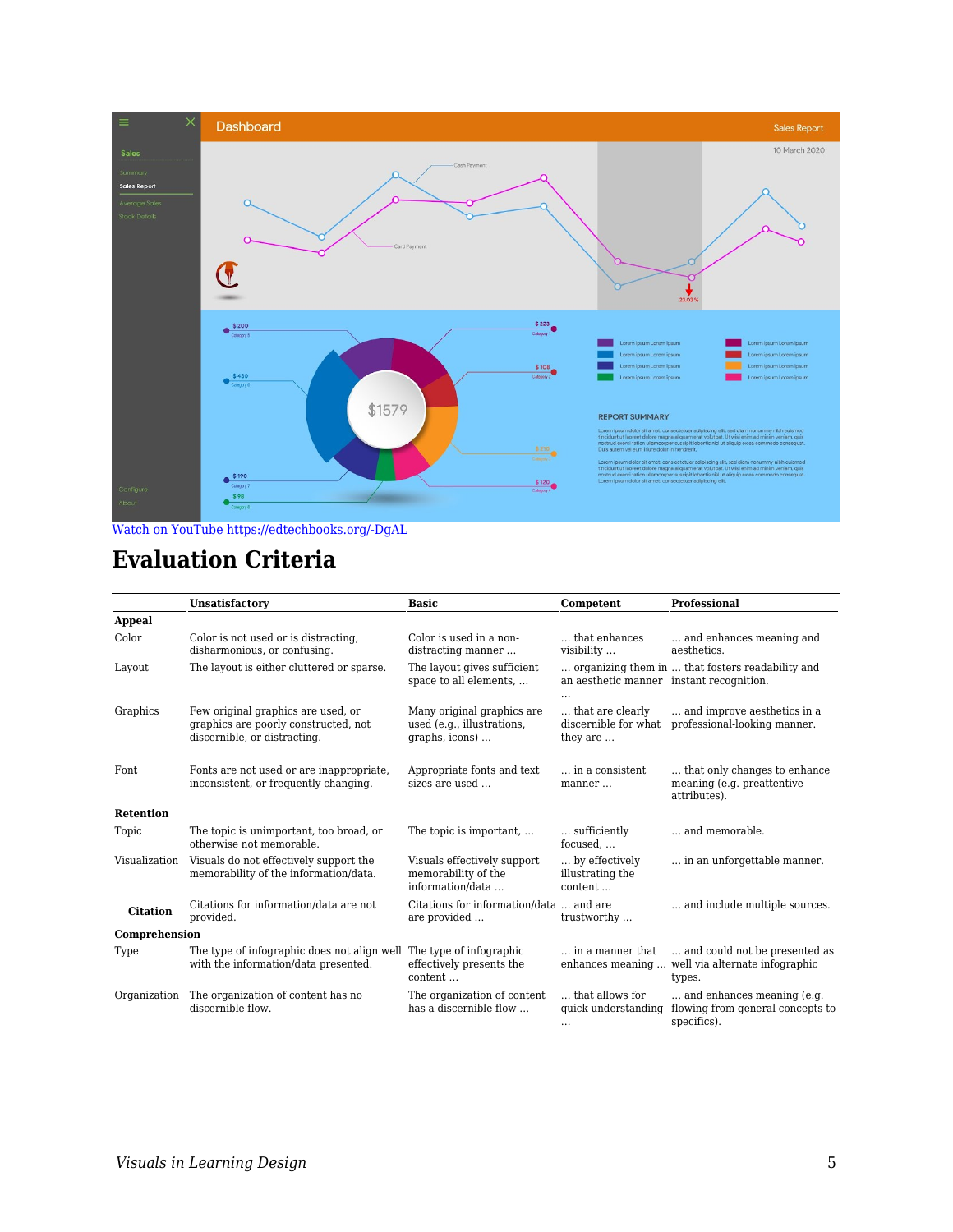### **References**

Kemsley, B. (2018). Continuous Improvement Dashboards. In R. Kimmons (Ed.), *The Students' Guide to Learning Design and Research*. EdTech Books. Retrieved from https://edtechbooks.org/studentguide/continuous\_improvement